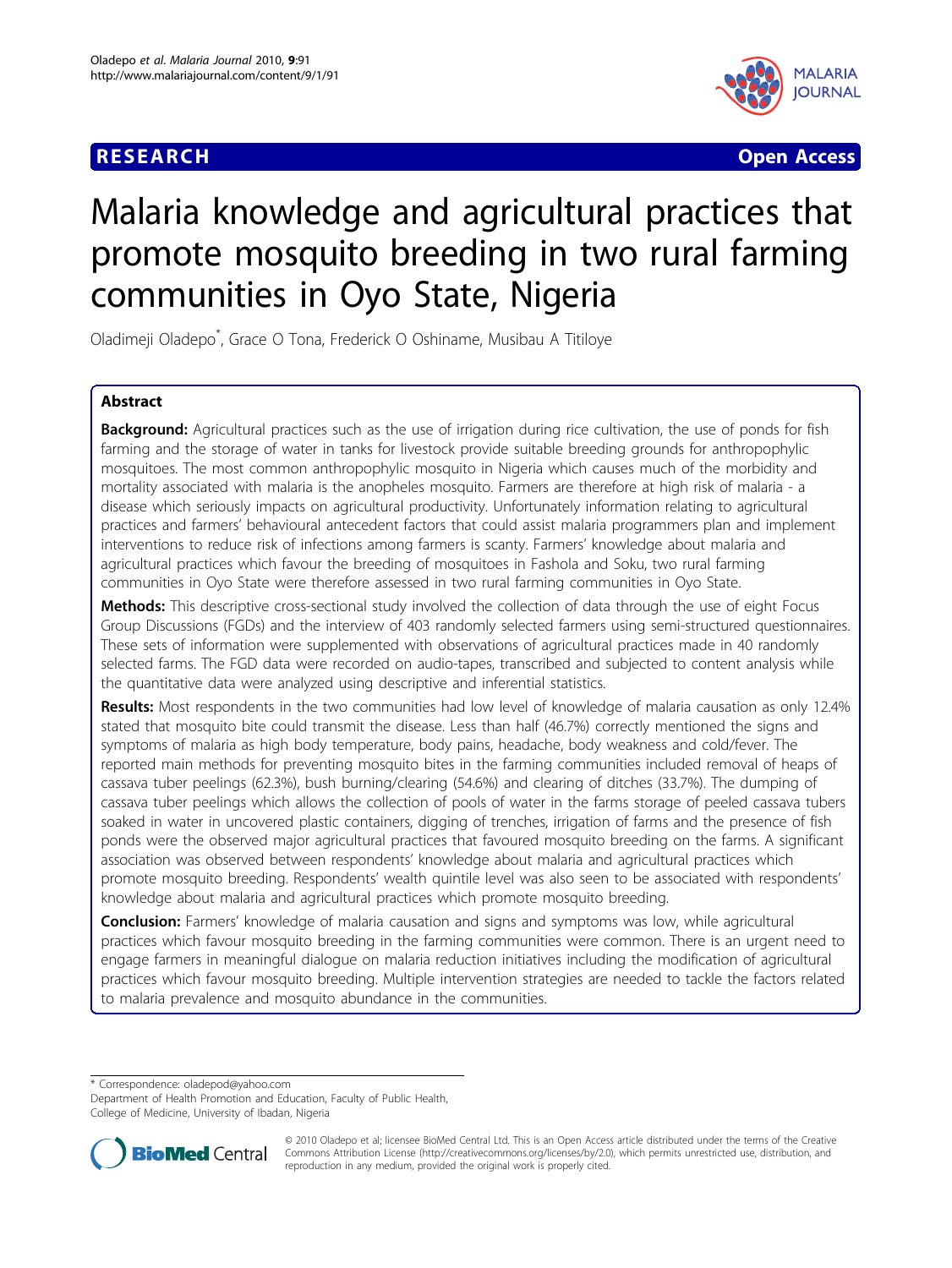# Background

Malaria remains one of the world's worst health problems, as it leads to 1.5 to 2.7 million deaths annually [[1-4\]](#page-8-0). These deaths primarily occur among children under five years of age and pregnant women in sub-Saharan Africa. These authors further reported that currently more people die from malaria than 30 years ago. In sub-Saharan Africa, malaria has been a major challenge to further improvement in child survival. This is especially so with malnutrition as a co-morbid condition coupled with delayed access to drugs during seasons of maximum transmissions [\[5,6\]](#page-8-0).

In Nigeria, malaria impacts on development of the country as it causes death, reduces human work capacity or productivity in all sectors including the agricultural sector [[7](#page-8-0)]. Malaria reduces Nigeria's GNP by 1.0% annually (\$348 Million), and 25.0% of household income is expended on malaria control and treatment. Chloroquine, the cheapest drug for malaria treatment, has lost its potency, thus implying more cost for malaria control and reduction of income among agricultural workers [[7](#page-8-0)]. According to the author malaria-afflicted farmers harvest only 40.0% of their crops compared with the healthy ones who could harvest almost 100.0% of their harvest. Malaria thus constitutes a great burden on the already depressed Nigerian economy through its severe impact on the agricultural sector.

Effective methods for reducing malaria infection exist but the challenge is their deployment in the context of weak health systems and the poverty situation in many parts of Africa, Asia and Southern America [[7\]](#page-8-0). A recent effort has been directed at the use of anti-malarial drugs, and the promotion of insecticide treated bed nets (ITN) [[7\]](#page-8-0). A new approach proposed by System-wide Initiative on Malaria and Agriculture (SIMA) which involves investment in malaria focused agricultural research has been reported [[8\]](#page-8-0). The initiative entails providing health education to farmers, with the aim of reducing malaria at its source, in many high-risk regions. The approach involves management of land, water and farming practices in ways that discourage mosquitoes from breeding and to reduce human-mosquito contact. This is based on the fact that malaria is a disease that can be controlled by good management of the environment where the vector breeds.

The success of malaria control programmes relies heavily on community perceptions and practices related to the transmission, treatment and control of malaria [[9\]](#page-8-0). These authors added that incorrect beliefs or inappropriate behaviour can interfere with the effectiveness of control measures, such as vector control and chemotherapy. This is particularly important in tropical areas where malaria control options are limited because of parasite resistance to anti-malarial drugs and the vector's resistance to insecticides. In such instances, an understanding of the communities' knowledge, perceptions and practices relating to malaria is crucial to the success of specific control measures.

The global management of malaria has passed through different stages over the years with differing goals. For instance, the global malaria management strategy moved from eradication and control in the 1950's and 60's to reduction of morbidity and mortality in the 1970's [\[10](#page-8-0)]. Much of the strategies employed from the 1980s till date involves early diagnosis and prompt treatment of affected persons. One of such efforts aimed at controlling morbidity and mortality is the programme geared towards early and appropriate management of childhood fevers in three communities in Nigeria [[11\]](#page-8-0).

Since the Roll Back Malaria (RBM) Initiative was launched in 1998, a new era has been ushered in which involves scaling up prevention and treatment activities and moving towards eradication [[12\]](#page-8-0). There is need to examine the state of readiness of endemic farming communities regarding these initiatives. In Nigeria, the assessment of the knowledge and practices which promote mosquito breeding in agrarian communities has not been fully explored. Yet results from such study are useful for designing evidence-based malaria control interventions. This study was therefore designed to assess farmers' knowledge about malaria and to document their agricultural practices

# Methods

This study was carried out in two farming communities, Fashola and Soku in Oyo State, Nigeria. The communities were purposively chosen because they are centres of intensive traditional agricultural activities and some of their agricultural practices have potentials for promoting the breeding of the female anopheles mosquitoes. The decision to design the study to compare the knowledge and agricultural practices of farmers in Fasola and Soku was deliberate. Though the two communities are largely Yoruba settlements, they differ in terms of status and scale of agricultural activities. For instance, while Fasola has been a centre for livestock research since 1948, Soku is not. Though the Farmers in Fasola and Soku live and work in their farms with their families like most agrarian communities in Oyo State, the level of arable farming practiced in Fasola is higher than that of Soku. A comparative study approach was therefore adopted with a view to determining whether the factors which influence mosquito breeding in the two communities would be different or not. Each of the communities has an estimated population of 6,000, majority of whom are farmers cultivating food crops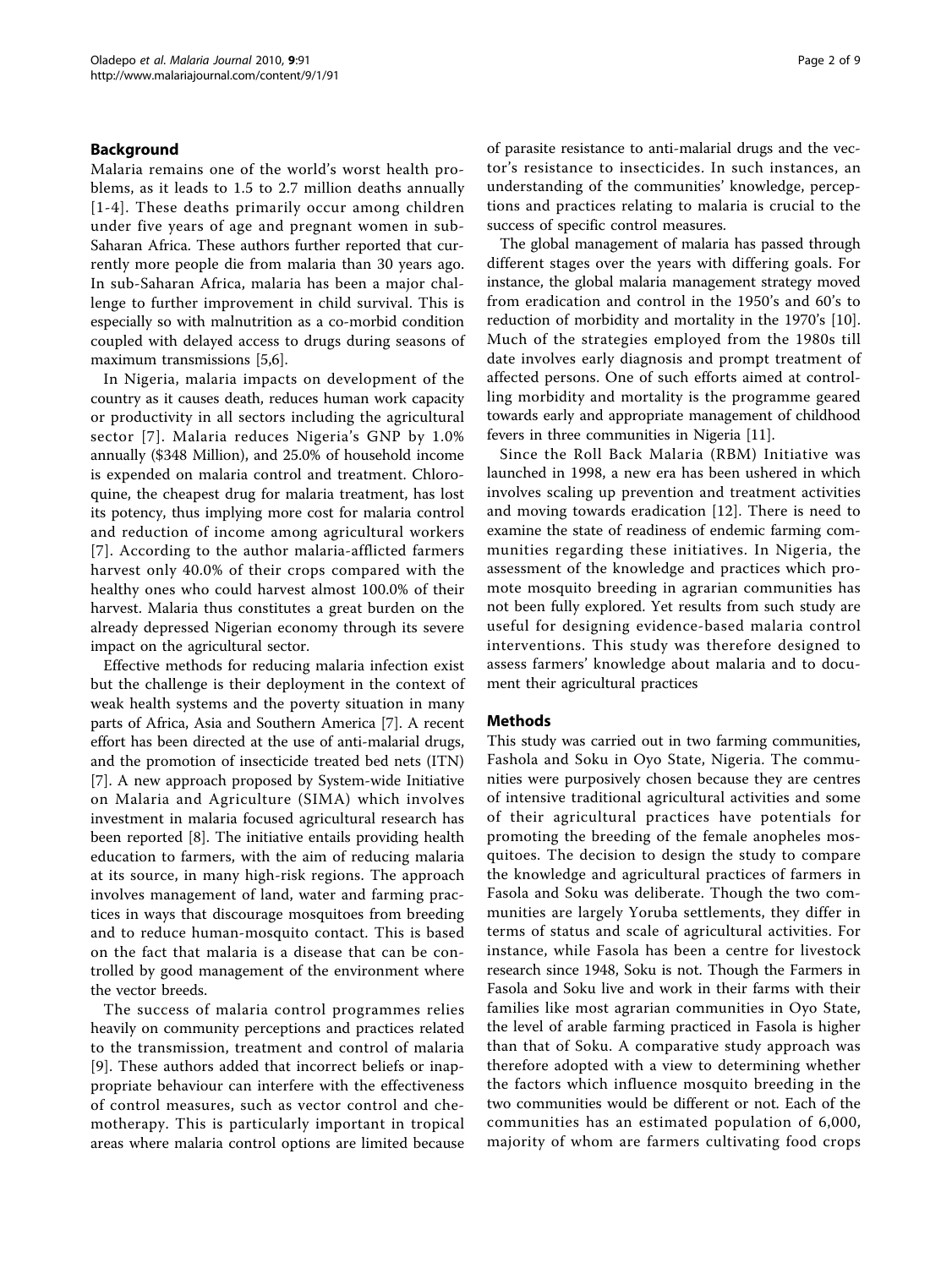such as maize, cassava, yams, coco-yam, plantain, banana, tomato, okra, pepper and vegetables. Some farmers also engage in livestock and fish farming.

Most farms in Fasola and Soku are family owned farms. There is gender differentiation of farm-related roles in these communities, as is typical of most Yoruba agrarian settlements. Men are primarily responsible for the clearing, cultivation and weeding of farms while the major roles of women include harvesting, food processing and sale of agricultural produce. The average size of a farm in the study communities ranged from 1- 15 acres. Most farmers live in houses built with mud and roofed with leaves which are perceived to be having mosquito repellant properties. One Primary Health Care (PHC) center is located about two kilometers from Fasola and Soku.

It was decided to adopt combined use of Focus Group Discussion (FGD), Semi-structured interview and observation methods so that the strengths of one could effectively compensate for the weaknesses of the others. The choice of the FGD was based on the fact that it is more appropriate for documenting and describing social-cultural phenomena such as beliefs, perceptions and traditional practices. It was planned early enough to use the FGD results to facilitate the development of the semi-structured questionnaire and for noting physical phenomena which may need to be targeted for observation. The semi-structured interview was considered best for determining the frequency of beliefs, opinions, views, perceptions and reported practices relating to mosquito breeding and malaria upon which more valid generalizations could be based. The use of the observation method was considered more appropriate for the objective documentation of agricultural practices and other physical factors which can promote mosquito breeding. The design of the observation check-list was done after a review of literature relating to the breeding habits of mosquitoes. It was noted that the breeding habits of mosquitoes vary from species to species. For instance, while the *anopheles* mosquitoes breed in clear moving oxygenated water [[10\]](#page-8-0), culex mosquito prefer breeding in stagnant water bodies [[12\]](#page-8-0). The Aedes mosquitoes breed in stagnant water in small containers in or around dwelling units [[12\]](#page-8-0). Agricultural practices in Malaria endemic environments promote mosquito breeding [[10](#page-8-0)] by creating opportunities for the presence of water bodies. It was therefore decided to design a checklist that could be used to document the presence of various kinds of water bodies including uncovered water-containing receptacles, trenches, dams, irrigation and food processing activities that cause pools of water to get collected in the farms.

Qualitative data were collected through eight FGDs with four conducted in each community, consisting of adult males aged 41 years and above, young males aged 20 to 40 years, adult females aged 41 years and above and young females aged 20 to 40 years. The FGD participants were purposively selected facilitated by use of the secretary to the Community Development Committee in each of the communities. During recruitment, participants were presented with an overview of the study including its objective and justification as well as venue and time for the FGDs. Only persons who provided oral informed consent were registered to participate in the FGDs. Each FGD group consisted of six to ten participants.

An FGD guide developed by the researchers was used to direct the FGD discussions moderated by one of the investigators with two research assistants (a male and a female) serving as note takers or recorders. The FGDs focused on the cause, dangers, perceived seriousness, treatment of malaria, areas where mosquitoes breed, efforts that farmers need to make to minimize mosquito breeding in the farm environment and suggestions on how health policies and laws could be used to promote environmental sanitation. Each FGD lasted between 35 and 45 minutes.

Quantitative data were collected with a pre-tested questionnaire and an observation checklist. The pretested semi-structured questionnaire was administered to a total of 403 respondents. The sample size was calculated using EPI-Info statistical package. Farms were scattered in different parts of each community. Consequently, stratified and simple random sampling technique was adopted. The investigator moved round the farms to interview respondents who consented to be involved in the study in each community. In the end, 199 respondents were interviewed in Fasola while 204 were studied in Soku. The respondents were interviewed individually. The FGD participants were excluded from being interviewed due to their prior exposure to information on issues being sought. Data were collected on respondents' demographic and socio-economic characteristics, cause, signs and symptoms of malaria and malaria prevention methods.

It is to be noted that the 403 respondents corresponded with 403 family farms (one male or female interviewee per farm). A random selection of 10.0% of the farms (40 farms) was scheduled for detail observation. Armed with an observation checklist, the investigators and research assistants moved round each farm and noted the presence or absence of agricultural practices as well as natural environmental conditions that could favour the breeding of mosquitoes. All the study instruments contained an informed consent note related to the voluntary nature of the study and steps taken to ensure the confidentiality of responses.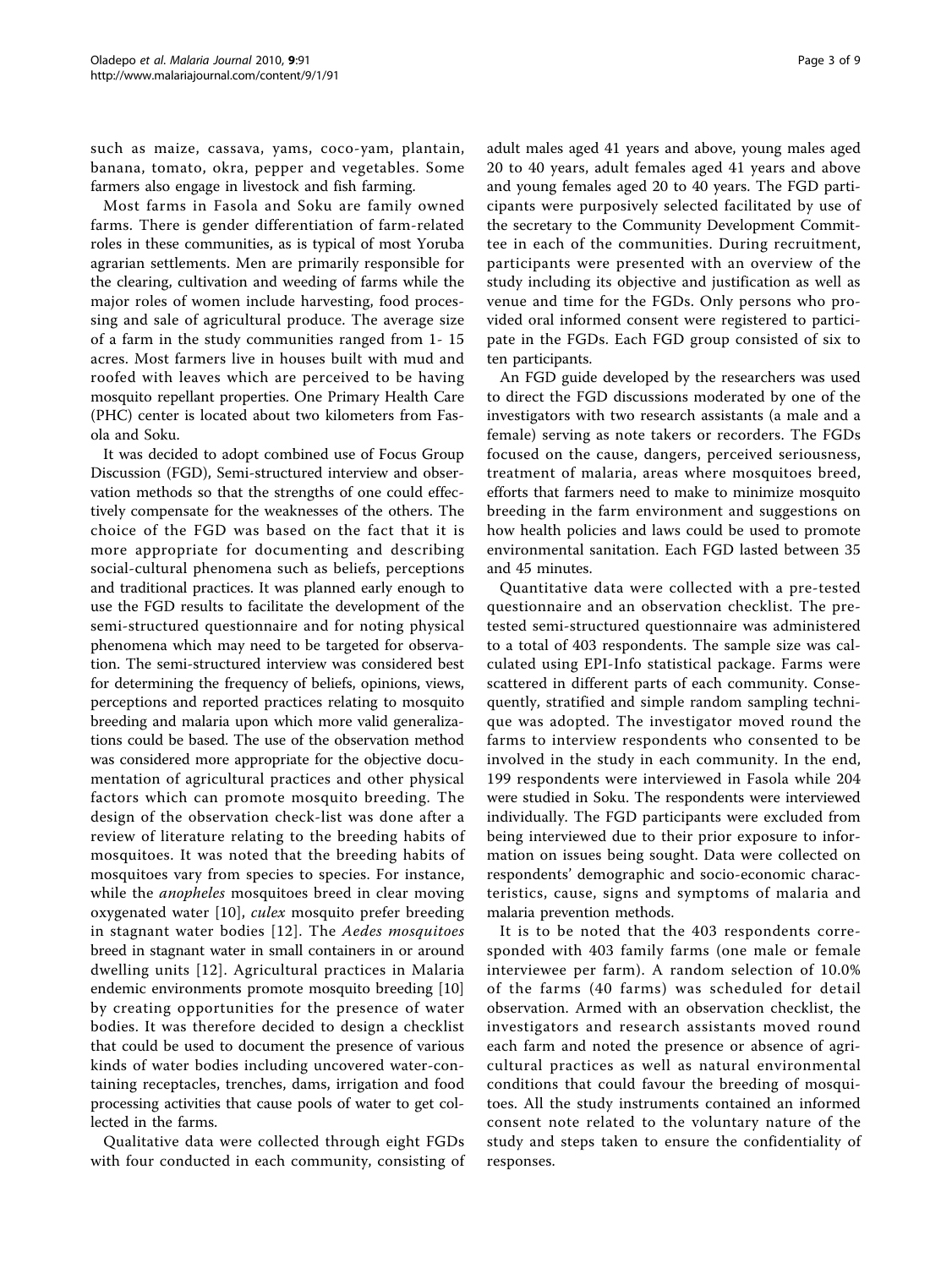Informed consent was obtained at two levels- community and individual levels. At the community level, the opinion leaders were briefed about the nature and objectives of the study and the potential benefits associated with it. Communities were assured that information collected would not be used against their interests. Permission was granted before the study commenced in each community. Individual informed consent was obtained from interviewees and FGD discussants. The interviewees and discussants were provided with basic information about this study to enable them determine whether to participate or not.

The disclosed information included: study objectives and rationale, study design; potential risks (including lose of time) and how the risks would be addressed; societal benefits associated with participation; voluntary nature of participation; protection of participants' identity; and how confidentiality of responses would be maintained. Each respondent or focus group discussant was told that his/her names would not be written down on the instruments or on any other document and that information collected would not be shared with unauthorized persons. Owners of farms observed were briefed about the rationale behind observing their farm and the type of things that would be observed. They were however assured that information collected would not be shared with other farmers or any other person whatsoever. Data collection from interviewees focus group discussants and farms scheduled for observation did not start until after verbal informed consent had been secured. It was decided to use verbal informed consent approach because anecdotal records show that it was preferred to written informed consent in the study area.

The FGD data were transcribed from audio-tapes and subjected to content analysis based on categorized responses. A total of 403 questionnaires were administered (199 from Fashola and 204 from Soku) with deliberate efforts made to ensure gender representation. The questionnaire were sorted, cleaned, coded manually and entered into a computer. The data were analyzed using EPI-Info statistical software. Wealth-quintile ranges were calculated based on weighted frequency distribution of household items such as car, bicycle and radio owned by respondents. Respondents that scored 25.0% or less were categorized as belonging to low wealthquintile group. The cut-off points for medium and high wealth-quintile were 50.0% and 75.0% respectively. Malaria knowledge score was calculated based on respondents' knowledge of the cause, signs and symptoms of malaria, anti-malaria drugs, malaria prevention, consequences of malaria illness, burden of malaria among farmers and agricultural practices which promote or prevent the breeding of mosquitoes.

#### Results

#### Focus Group Discussions

In all the FGD groups, only few participants stated that mosquito bite could lead to the occurrence of malaria. Many participants were of the view that malaria was caused by eating contaminated food, drinking of dirty water and staying long in the sun. Majority of the participants stated correctly that malaria could lead to death and that the disease was a serious illness that needs to be treated promptly.

The prevailing malaria treatment seeking behaviour in the two study communities were discussed and most FGD participants disclosed that use of local herbs was usually the first treatment action for malaria episodes. It was revealed further that use of local herbs could be followed by use of modern anti-malaria drugs such as chloroquine and fansider. Most FGD participants noted that people visit formal health care facilities such as clinics or hospital for care only when home management practices failed.

In response to a general question which focused on where mosquitoes breed, majority of the FGD participants stated correctly that mosquitoes could breed on the surface of stagnant water as well as on large leaves which hold water in bushy environments. It was suggested by discussants that in other to control or prevent mosquito breeding, farmers should always remove empty containers which can hold water and clear off stagnant water in the surroundings.

Another suggestion by most FGD participants which is not tied specifically to mosquito breeding but could also help in the control of mosquitoes' abundance was that the Nigerian government needs to enforce health policies and laws by deploying sanitary inspectors to communities to promote environmental sanitation

A question which focused on the cause of malaria in the community was broadly asked with a view to determining whether FGD participants would be able to link some of their agricultural practices to mosquito breeding and the prevalence of malaria. A clear difference in perception of the cause of malaria by chorological age was noted. Nine of the participants in both communities directly linked agricultural practices with mosquito breeding. A majority of the FGD participants aged 20 to 40 years irrespective of gender differences were however able to associate mosquito bites with the occurrence of malaria. The view that malaria is caused by working too hard in the heat of the sun cuts across both sexes among those aged 41 years and above with only few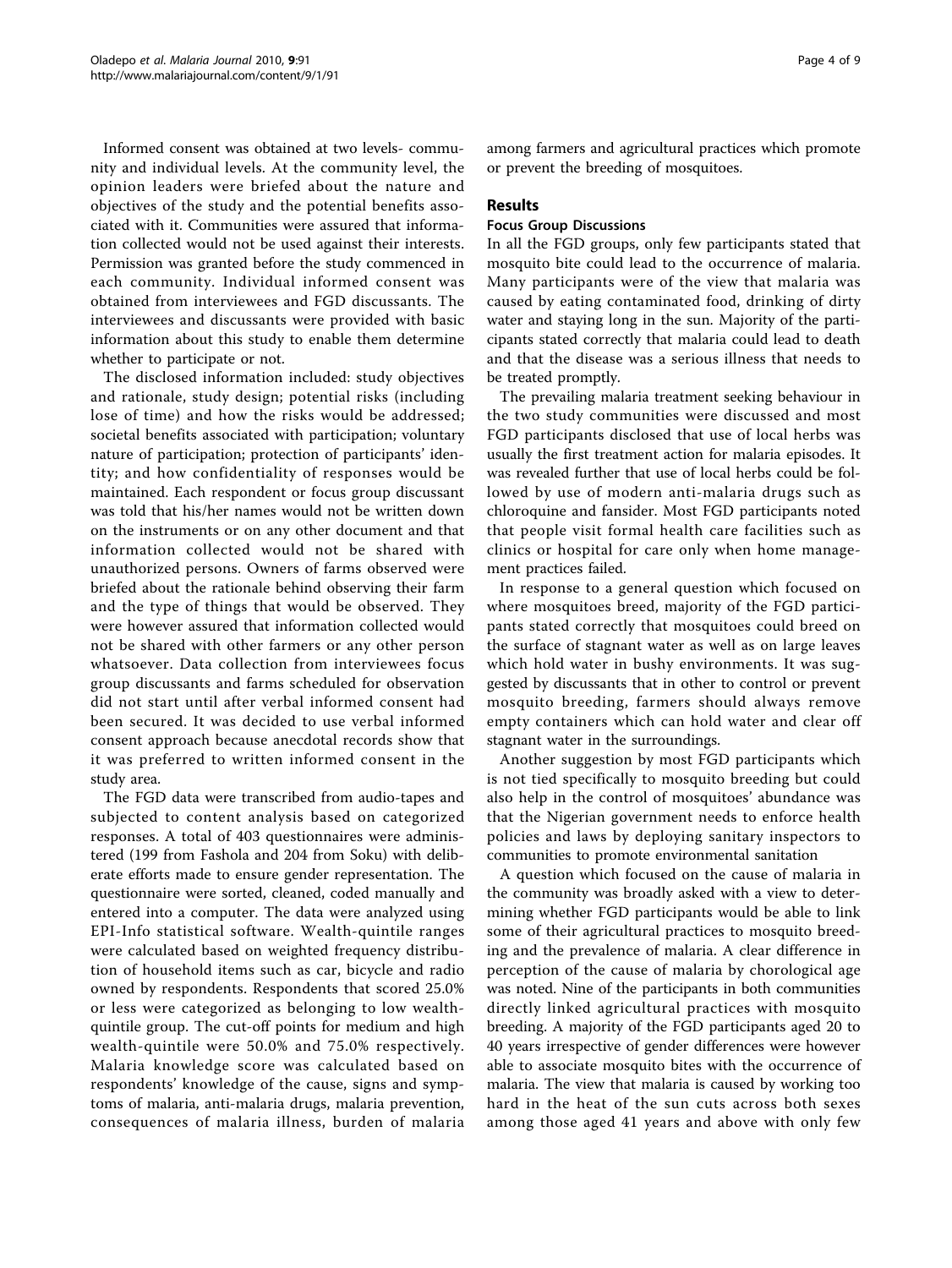associating malaria occurrence with the bite of mosquitoes.

#### Survey

The mean age of respondents was  $38.7 \pm 16.2$  years. Majority (81.7%) of respondents were of the Yoruba ethnic group, 60.0% males, 67.2% married and 50.3% had secondary school education. Many (45.2%) of the farmers engaged in crop farming and were in the low wealth-quintile (48.1%). Nearly half (49.0%) obtained domestic water supply from rivers or streams (See table 1 for details of the socio-demographic characteristics).

#### Knowledge of Malaria

The semi-structured questionnaire used contained a 15 point knowledge scale for the assessment of the following malaria related knowledge issues: cure; signs and symptoms, prevention; consequences; treatment; and practices which promote and prevent the breeding of mosquitoes. Respondent's overall mean knowledge score was  $9.1 \pm 2.8$  while the mean knowledge score for Fasola and Soku were 9.1 and 9.0 respectively with no significant differences when t-test was used to compare them.

Knowledge scores ranging from 0-5, 6-10 and 11-15 points were described as low, average and high respectively. Overall, majority (68.2%) had average knowledge scores. Few (6.8%) had low scores while 25.1% had high knowledge scores. These scores are indicative of the urgent challenges for health education in the study communities.

The respondents' perceived causes of malaria are shown in table [2](#page-5-0). Most of the listed causes are misperceived. Consumption of contaminated food or water (35.4%) topped the list of such misconception followed by "staying for a long time in the sun" (20.0%). Only 12.4% could correctly link mosquito with the possible occurrence of malaria. Clearly, respondents' knowledge of the cause of the disease in the scientific par lance is abysmally low.

Few respondents could correctly outline the signs and symptoms used for recognizing a case of malaria (See table [3\)](#page-5-0). The correctly listed possible signs and symptoms of malaria included high body temperature (13.8%); body pains (12.9%) headaches (8.3%), body weakness (7.7%) and cold (4.1%). The appropriate treatment seeking behaviour in terms of the time when treatment action should be initiated was sought. Most farmers in Fasola (95.0%) and Soku (89.7%) stated correctly that an episode of malaria should be treated promptly once signs/symptoms of the disease appear. Awareness of the preventable nature of malaria was also high among respondents in Fasola (88.9%) and Soku (86.7%). Farmers' relative vulnerability to malaria was determined. Overall, majority of the farmers in Fasola

|  |                |  | Table 1 Demographic and socio-economic characteristics |  |  |
|--|----------------|--|--------------------------------------------------------|--|--|
|  | of respondents |  |                                                        |  |  |

| Variables                                      | Fasola (%)  | Soku (%)    | Total (%)  |
|------------------------------------------------|-------------|-------------|------------|
| Sex                                            |             |             |            |
| Male                                           | 122(61.3)   | 120(58.8)   | 242 (60.0) |
| Female                                         | 77(38.7)    | 84(41.2)    | 161 (40.0) |
| Marital status                                 |             |             |            |
| Currently married                              | 135 (67.8%) | 136 (66.7%) | 271(67.2)  |
| Never married                                  | 56 (28.2%)  | 57 (27.9%)  | 113 (28.1) |
| Previously married                             | 8 (4.0%)    | 11 (5.4%)   | 19 (4.7)   |
| Ethnic group                                   |             |             |            |
| Yoruba                                         | 169 (84.9%) | 156 (78.4%) | 325 (81.7) |
| Hausa                                          | 16 (8.0%)   | 23 (11.5%)  | 39 (9.8)   |
| lgbo                                           | 14 (7.1%)   | 20 (10.1%)  | 34 (8.0)   |
| <b>Educational level</b>                       |             |             |            |
| Never attended school (no<br>formal)           | 39 (19.6%)  | 61 (29.9%)  | 100 (24.8) |
| Primary school                                 | 42 (21.1%)  | 32 (15.7%)  | 74 (18.4)  |
| Secondary school                               | 105 (52.8%) | 98 (58.0%)  | 203 (50.3) |
| Higher Institution                             | 13 (6.5%)   | 13 (6.4%)   | 26 (6.5)   |
| *Type of farming engaged<br>in                 |             |             |            |
| Crop farming                                   | 128(61.2%)  | 69 (30.4%)  | 197 (45.2) |
| Food processing                                | 58(27.8%)   | 72 (31.7%)  | 130 (29.8) |
| Mixed agriculture                              | $6(2.9\%)$  | 42 (18.5%)  | 48 (11.0)  |
| Livestock farming                              | 15 (7.2%)   | 24 (10.6%)  | 39 (8.9)   |
| Fish farming                                   | $2(0.9\%)$  | 20 (8.8%)   | 22(5.1)    |
| Wealth-quintile                                |             |             |            |
| l ow                                           | 77 (38.7%)  | 117 (57.4%) | 194 (48.1) |
| Medium                                         | 74 (37.2%)  | 49 (24.0%)  | 123 (30.5) |
| High                                           | 48 (24.1%)  | 38 (18.6%)  | 86 (21.4)  |
| *Source(s) of water supply<br>for domestic use |             |             |            |
| River/stream                                   | 141 (37.3%) | 185 (64.5%) | 326 (49.0) |
| Well                                           | 88 (23.3%)  | 72 (25.1%)  | 160 (24.1) |
| Bore hole                                      | 136 (36.0%) | 25 (8.7%)   | 161 (24.2) |
| Well $+$ tap                                   | 13 (3.4%)   | 5(1.7%)     | 18(2.7)    |

\* Multiple answers allowed

(95.0%) and Soku (87.2%) were of the perception that farmers are more susceptible to malaria compared with other people.

#### Practices related to Malaria prevention

The determination of respondents' practices for preventing mosquito breeding revealed that the clearing bushes around dwelling units with a view to eliminating hiding places for mosquitoes and removal of large leaves that can hold water were more practiced in Fasola (64.1%) than Soku (47.3%). Equal proportions of respondents in both communities (62.3%) removed heaps of cassava tuber peelings that can facilitate the collection of pools of water in the farms. A few respondents in Fasola (29.1%) and Soku (37.3%) cleared the ditches in their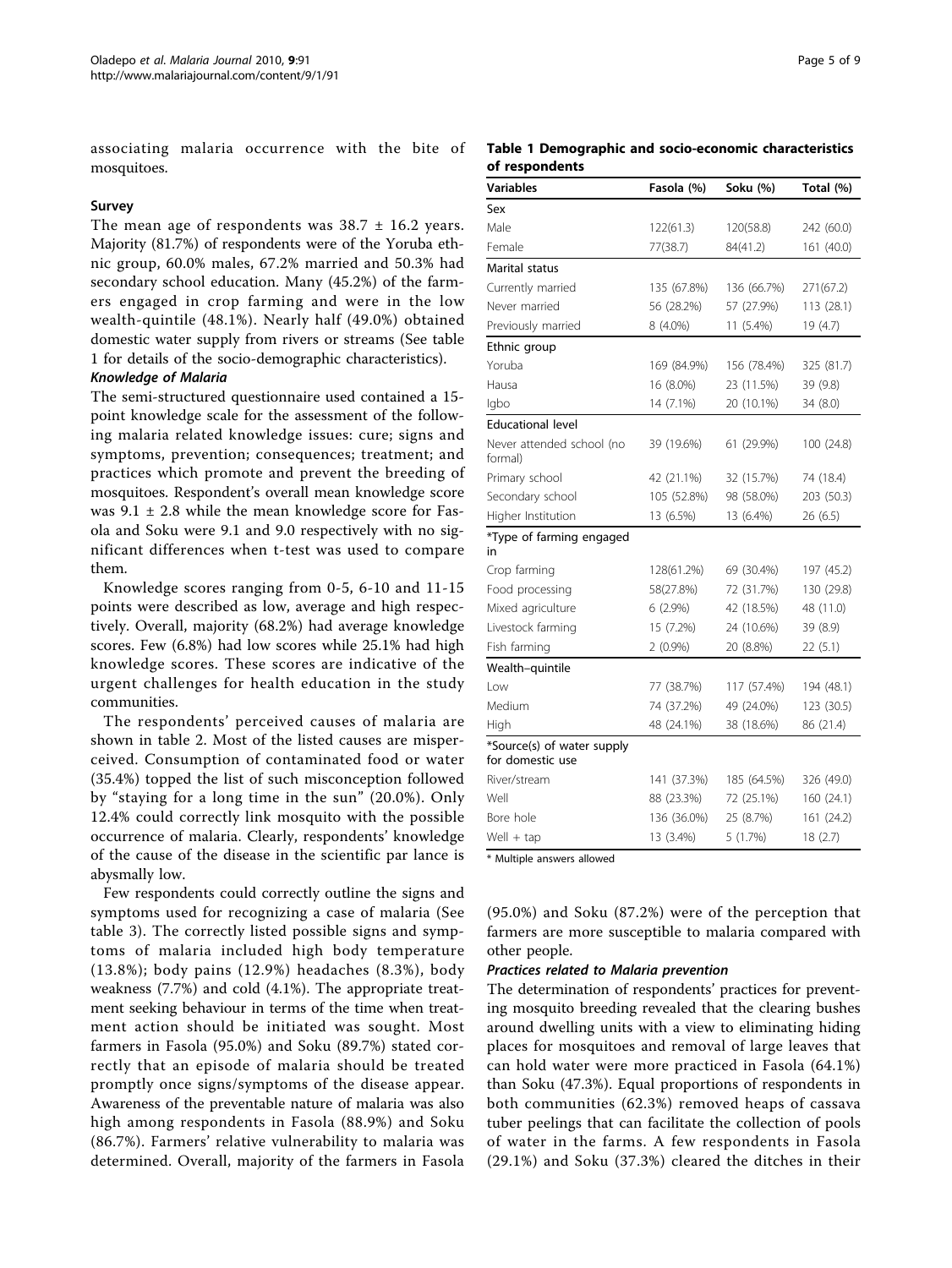# <span id="page-5-0"></span>Table 2 Respondents knowledge of the cause of malaria

| <b>Cause of Malaria</b>                | Fasola community ( $N = 199$ ) | Total (%)<br>Soku community ( $N = 204$ ) |               |
|----------------------------------------|--------------------------------|-------------------------------------------|---------------|
|                                        | Frequency (%)                  | Frequency (%)                             | Frequency (%) |
| Consumption of contaminated Food/water | 147 (41.3)                     | 84 (28.4)                                 | 231 (35.4)    |
| Staying long in the sun                | 53 (14.9)                      | 83 (28.1)                                 | 136 (20.0)    |
| Dirty surroundings                     | 54 (15.2)                      | 38 (12.9)                                 | 92 (14.1)     |
| *Mosquito bite                         | 40 (11.2)                      | 41 (13.9)                                 | 81 (12.4)     |
| <b>Stress</b>                          | 41 (11.5)                      | 27(9.2)                                   | 68 (10.4)     |
| Rainy/cold weather                     | 14(3.9)                        | 19 (6.5)                                  | 33(5.1)       |
| Body pains and headache                | 7(2.0)                         | 3(1.0)                                    | 10(1.6)       |

\* Mosquito bite (most appropriate answer)

# Table 3 Respondents' knowledge of the signs and symptoms of malaria

| Signs and symptoms of malaria | Fasola community ( $N = 199$ ) | Soku community ( $N = 204$ ) | Total (%)     |
|-------------------------------|--------------------------------|------------------------------|---------------|
|                               | Frequency (%)                  | Frequency (%)                | Frequency (%) |
| Stomach pains                 | 83 (23.2)                      | 72 (24.3)                    | 155 (23.7)    |
| Yellow eyes                   | 64 17.9                        | 66 22.3                      | 130 19.9      |
| *High body temperature        | 61(17.1)                       | 29(9.8)                      | 90 (13.8)     |
| *Body pains                   | 43 (12.0)                      | 41 (13.9)                    | 84 (12.9)     |
| *Head ache                    | 31(8.7)                        | 23(7.8)                      | 54 (8.3)      |
| *Body weakness                | 14(3.9)                        | 36 (12.2)                    | 50 $(7.7)$    |
| Yellow urine                  | 32(9.0)                        | 14(4.7)                      | 46 (7.0)      |
| * Cold/feverish               | 12(3.4)                        | 15(5.0)                      | 27(4.1)       |
| Constipation/diarrhea         | 8(2.2)                         | $\qquad \qquad \blacksquare$ | 8(1.2)        |
| Sleeplessness                 | 5(1.4)                         | $\overline{\phantom{0}}$     | 5(0.8)        |
| Cough                         | 2(0.6)                         | $\overline{\phantom{0}}$     | 2(0.3)        |
| Mosquito bite                 | 2(0.6)                         | $\qquad \qquad \blacksquare$ | 2(0.3)        |

\* Appropriate answers \*\* Multiple responses allowed

farms regularly with a view to interrupting mosquito breeding.

The methods used in homes to prevent mosquito bites are highlighted in table [4.](#page-6-0) The adoption of Insecticide Treated Nets (ITNs), a technology promoted through the Roll Back Malaria initiative in Nigeria, was low in both communities as only 6.1% of respondent in Fasola and 3.8% of their counterpart in Soku used ITNs. The other methods adopted by some respondents included use of the following: brooms for the physical killing of mosquitoes (25.3%), mosquito coils (25.9%); electric fan (18.7%); and insecticide sprays (11.9%). The other details are shown in the table [4.](#page-6-0)

# Observational data

The observed agricultural practices that favour mosquito breeding in the farms are depicted in table [5](#page-6-0). Overall, the practice of dumping cassava tuber peeling was observed in 10 farms (50.0%) in each community. The practice of soaking peeled cassava tubers in water in large uncovered plastic containers was observed in 11 farms (55.0%) in Fasola and nine (45.0%) in Soku. The two aforementioned practices constituted the leading factors that promote mosquito breeding in the farms. Dug trenches were observed in 7 farms each in Fasola and Soku. The observed minor environmental factors with potential for promoting mosquito breeding was the presence of three dams in Fasola and one in Soku.

Some other environmental conditions which favour mosquito breeding included presence of heaps of large dry leaves which hold water during the rainy season in both Fasola (65.5%) and Soku (40.0%), presence of runoff water from cassava fermentation spots in nine farms each in Fasola and Soku, uncleared stagnant water (Fasola, 35.0%; Soku, 55.0%), swampy environments (Fasola, 45.0%; Soku 30.0%) and presence of stored water for domestic use in uncovered tanks (Fasola, 20.0%; Soku, 55.0%).

# Discussion

Respondent's level of knowledge of the association between mosquito bite and malaria (12. 4%) is considered too low. It is not however very different from the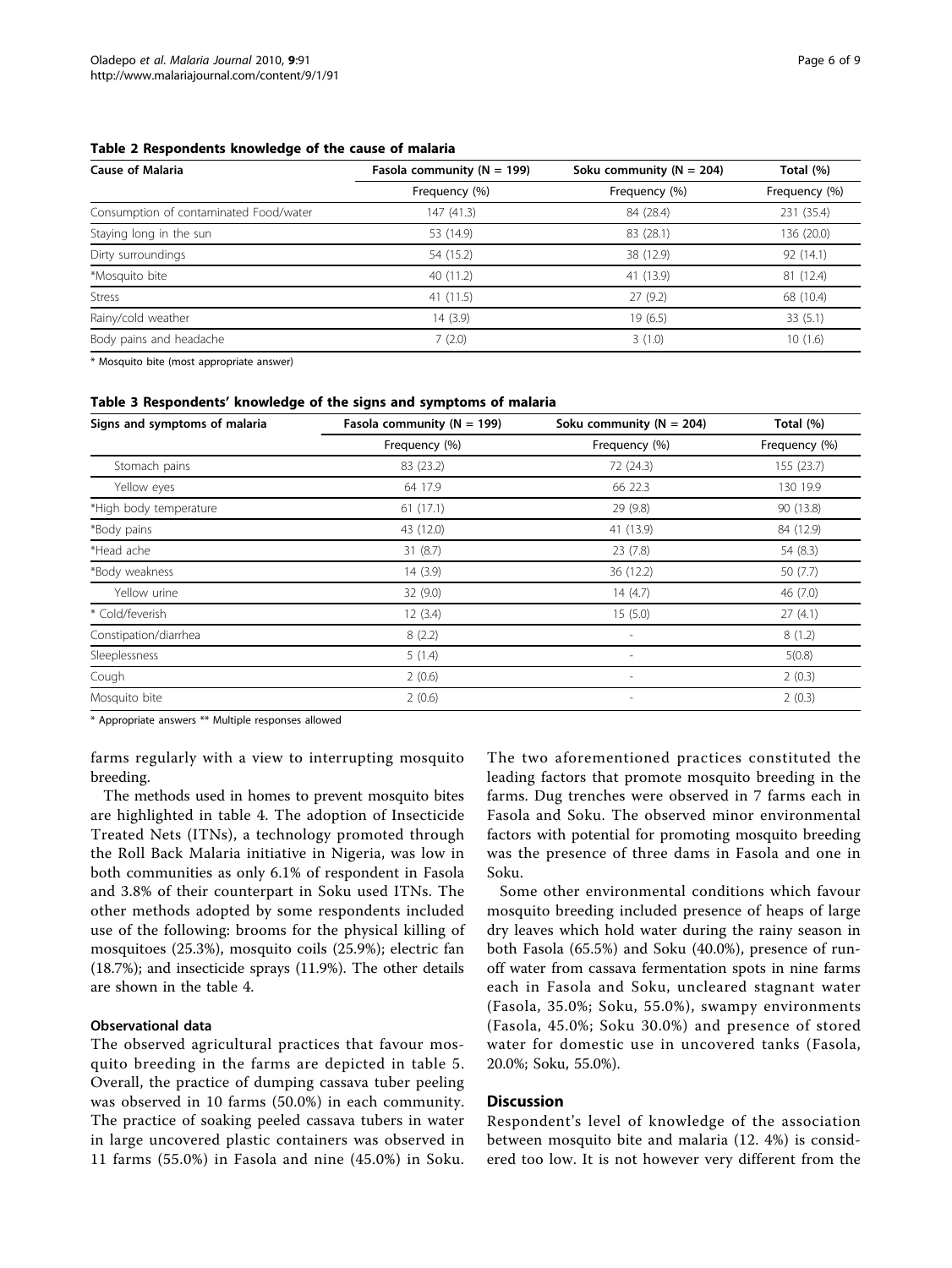| Page 7 of 9 |  |  |
|-------------|--|--|
|             |  |  |

<span id="page-6-0"></span>

| Methods used for prevention of mosquito bites in homes | Fasola community ( $N = 199$ ) | Soku community ( $N = 204$ ) | Total (%)     |  |
|--------------------------------------------------------|--------------------------------|------------------------------|---------------|--|
|                                                        | Frequency (%)                  | Frequency (%)                | Frequency (%) |  |
| Killing of mosquitoes with broom                       | 79 (21.9)                      | 125 (28.0)                   | 204(25.3)     |  |
| Mosquito coil                                          | 93 (25.8)                      | 100 (22.3)                   | 193 (23.9)    |  |
| Flectric fan                                           | 54 (15.0)                      | 97(21.7)                     | 151 (18.7)    |  |
| Insecticide sprays                                     | 63 (17.5)                      | 33(7.4)                      | 96 (11.9)     |  |
| Window/door screen                                     | 33(9.2)                        | 49 (11.0)                    | 82 (10.2)     |  |
| Insect repellant body cream                            | 14(3.9)                        | 25(5.6)                      | 39 (4.8)      |  |
| Insecticide treated bed-nets (ITN)                     | 22(6.1)                        | 17(3.8)                      | 39 (4.8)      |  |
| Mosquito candle                                        | 2(0.6)                         | (0.2)                        | 3(0.4)        |  |

\*\* Multiple responses allowed

Table 5 Observed major agricultural practices that favour mosquito breeding on the farms

|                                                    | Fasola community ( $N = 20$ ) | Soku community ( $N = 20$ ) | Total (%)<br>$(N = 40)$ |
|----------------------------------------------------|-------------------------------|-----------------------------|-------------------------|
| <b>Observations</b>                                | Frequency (%)                 | Frequency (%)               | Frequency (%)           |
| Dumped cassava peelings in the farm environment    | 10(50.0)                      | 10(50.0)                    | 20(50.0)                |
| Peeled cassava tubers soaked in plastic containers | 11 (55.0)                     | 9(45.0)                     | 20(50.0)                |
| Presence of dug trenches                           | 7(35.0)                       | 7(35.0)                     | 14 (35.0)               |
| Practice of irrigation                             | 5(25.0)                       | 5(25.0)                     | 10(25.0)                |
| Presence of fish pond used for fish farming        | 3(15.0)                       | 3(15.0)                     | 6(15.0)                 |

\*\* Only observed practices which promote mosquito breeding are displayed

results of a recent study conducted among five rural Yoruba communities in Ogun state, Nigeria which showed that only 11.7% attributed malaria to mosquito bite [[11\]](#page-8-0). This development is not surprising. The linkage of malaria with the mosquito has no place in Yoruba indigenous knowledge and ethno-medicine. Studies among rural Yoruba populations often attribute malaria to a multiplicity of factors such as over-work, eating of too much palm oil, and working under the sun [\[13\]](#page-8-0).

The signs and symptoms of malaria mentioned by respondents in the study are not different from those documented in other Nigeria studies [\[14-16\]](#page-8-0). In most malaria endemic communities, in South- western Nigeria, fever is the most frequently mentioned sign or symptom of malaria [\[14](#page-8-0)].

The low level of knowledge among the respondents relating to the causation or mode of transmission of malaria could, no doubt, foster the prevalence of malaria. This is so because since the incidence of malaria is not linked with the mosquito by most people, efforts will not be made to tackle the environmental health conditions and agricultural practices which promote the occurrence of malaria. The identified malaria knowledge deficit therefore poses a serious challenge that requires community-based health education intervention to address.

The farmers perceived malaria to be a very serious disease and that they were vulnerable to it. It was their view that the disease needs to be treated immediately its symptoms manifest. These are perceptions that promote positive health seeking behaviour in malaria disease [[17-19\]](#page-8-0).

The study shows that use of ITNs, a technology known to be highly effective in controlling mosquitoes, was not a common practice. Other researchers [[13,20](#page-8-0)] have reported similar findings. The 2003 Nigeria Demographic and Health Survey (NDHS) [[21](#page-8-0)] also revealed low ITN ownership in South-western Nigeria, a region which covers the area where this study was carried out. This is of concern because RBM has been promoting the use of ITN in the last 7 years. The lack of popularity of ITN may be due to its high cost, and scarcity in many rural communities.

In this study, a high proportion of respondents used relatively inexpensive methods such as the use of physical killing of mosquitoes and use of mosquito coils in preventing mosquito from biting them. The use of physical killing and mosquito coils is however characterized by some challenges. For instance, physical killing is laborious, limited in terms of the number of mosquitoes that can be killed and can only be adopted when the farmers are awake. The burning of mosquito coils on the other hand, does not kill mosquito; rather it is only effective in dazing and keeping mosquitoes at bay for a while. Mosquito become active and resume biting once they recover from the effects of the burning coils.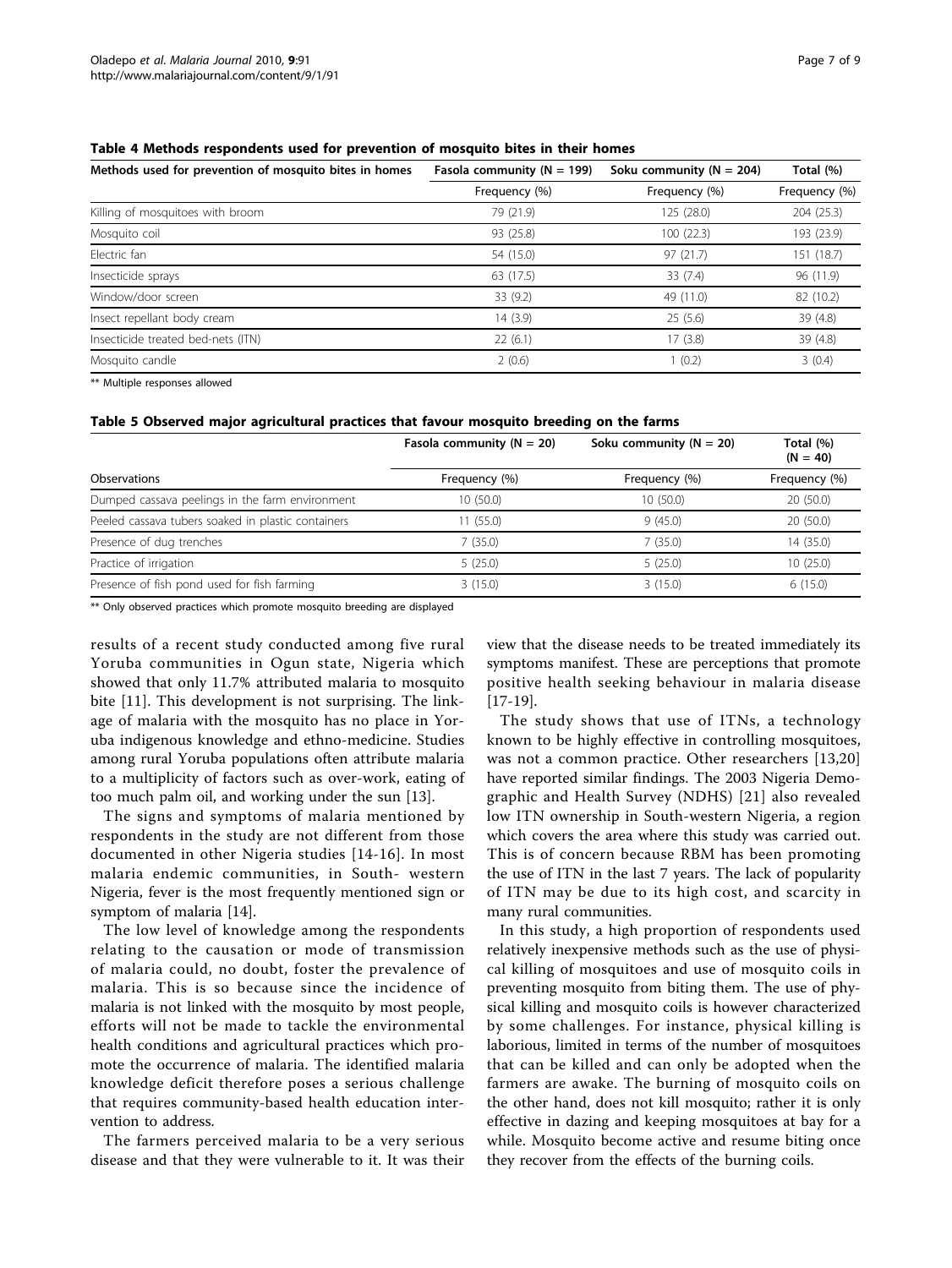A study conducted in rural communities in Ebonyi state [[17\]](#page-8-0) has shown that bed nets are rarely used despite the abundance of mosquitoes. It is to be noted that generally use of bed net whether treated or not is not common in south western Nigeria. The results of the 2003 NDHS showed for instance that only 10.8% of households in the geographical zones of Nigeria owned any kind of net [[18\]](#page-8-0).

The farmers had good knowledge of how to minimize mosquito breeding in their farms. This is a welcome development. Advocacy and other behavioural change strategies such as social marketing and community development/organization need to be promoted among the farmers with a view to making them adopt sustainable use of appropriate environmental health technologies for controlling mosquito breeding.

The practice of good hygiene in homes and on farms is crucial to malaria control [[19\]](#page-8-0). The author noted that such a practice was part of the measures which aided the eradication of malaria in the Netherlands in 1970s.

In order to control malaria effectively in Fasola and Soku some of the prevailing traditional food processing practices among farmers which favour the breeding of mosquitoes need to be addressed. The practices and environmental conditions of concern which need to be targeted for change or modification because they allow pools of water to collect in the farm include indiscriminate dumping of the peelings of cassava tubers, presence of heaps of leaves and run-off water from cassava fermentation sites.

Previous investigators have reported that cassava processing activities create opportunities for mosquitoes to breed. In Cameroon, it was observed that water holes burrowed for the retting of cassava tubers constitute breeding grounds for mosquitoes [[20\]](#page-8-0). Cassava fermentation pools were major breeding sites for culicine mosquitoes in Nsukka, Nigeria [[21](#page-8-0)]. It is necessary to note that the agricultural practices involving irrigation among farmers in this study are not bad in themselves; irrigation for instance promotes crop production. A major challenge associated with irrigation is that it creates a fertile ground for the breeding of mosquitoes. Educational interventions are needed to enhance the capacity of farmers to recognize the link between traditional food processing and irrigation activities and mosquito abundance.

The findings of this study relating to the link between agricultural practices and mosquito breeding are in agreement with the findings of some previous studies. For instance, it was noted in a study conducted in the farming district of South Arcot, India, that mosquito breeding in the district was promoted by some agricultural practices [[22\]](#page-8-0). Generally use of small and large dams for agricultural purposes is known to favour the breeding of mosquitoes in sub-Saharan Africa [[23](#page-8-0)].

The presence of stagnant water on rice farms and the collection of water in ditches and burrow pits constructed during agricultural practices have been reported to be conducive for malaria vector breeding [[24\]](#page-8-0). In Nigeria, a study conducted in rural farming communities located in the North central parts of Ebonyi state [[17\]](#page-8-0) showed that rice farming promoted the breeding of Anopheline mosquitoes in swampy rice farms.

Multiple interventions are recommended for tackling the challenges identified in this study. The use of community organization and development is one of the interventions that hold great promise. It should entail enhancing the capacity of farming communities to be involved in community-directed interventions aimed at solving local problems as has been successfully done regarding the control of Onchocerciasis in rural communities in Oyo state. The critical step that will be involved in this approach include the following: identifying agricultural practices which promote mosquito breeding by communities themselves; identifying and selecting culturally appropriate mosquito control techniques; and the initiation of actions aimed at controlling mosquito abundance in the spirit of self-reliance and selfdetermination.

Community organization and development strategy has potential for ensuring sustainable community-based mosquito control initiatives in rural farm settlements. Though community- driven, the intervention needs to be facilitated by the agricultural extension and primary health care staff in the local government area.

Public enlightenment is another feasible intervention that can be adopted. The radio and traditional media such as the use of town criers which are common sources of information in most communities in Oyo state including the study area have crucial roles to play in this regard. Training is the third complementary intervention that needs to be conducted. It should be designed and implemented with a view to enabling farmers to acquire basic knowledge and skills relating to mosquito control, adoption of use of ITN and environmentally friendly food processing practices.

#### Acknowledgements

We are grateful to all the lecturers in the Health Promotion and Education Department, Faculty of Public Health, University of Ibadan, Nigeria, for their comments which led to the successful conduct of this research.

#### Authors' contributions

OO conceived, designed and supervised the study. TGO participated in data collection and analysis and wrote the first draft. OF provided technical support to TGO during the collection and analysis of data. TM provided support during the design of the instrument and data collection, data analysis and interpretation. All the authors revised the drafts of this article until the final copy was produced.

#### Competing interests

The authors declare that they have no competing interests.